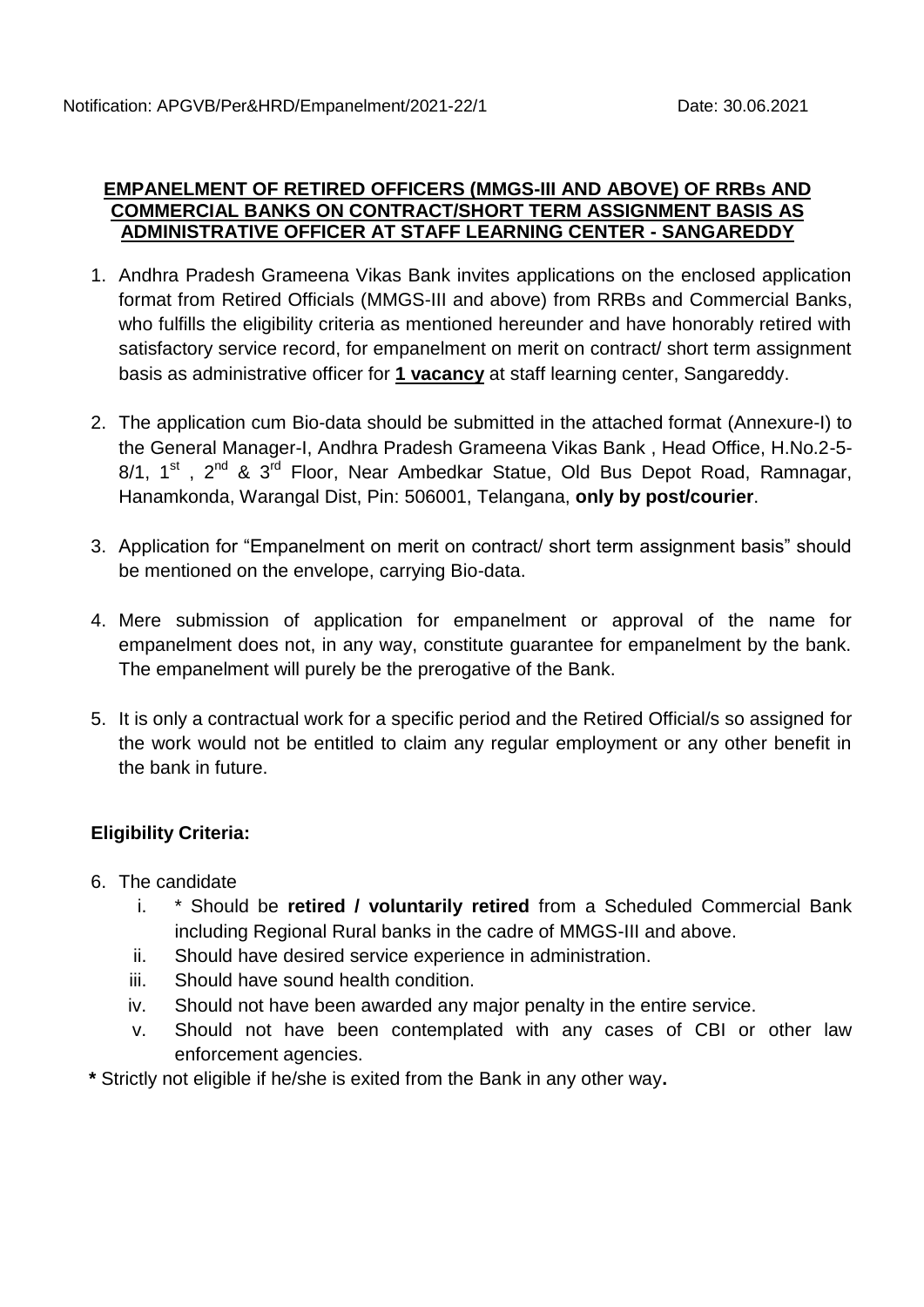### 7. **Remuneration payable :**

| <b>Particulars</b>                     | <b>Administrative Officer</b><br><b>SLC</b> | in |
|----------------------------------------|---------------------------------------------|----|
| <b>Remuneration</b>                    | Rs. 30,000/-                                |    |
| <b>Travelling &amp; Other Expenses</b> | Rs. 5,000/-                                 |    |
| <b>Total</b>                           | Rs. 35,000/-                                |    |

### **No conveyance allowance/travel allowance will be paid.**

- ❖ HRA or leased accommodation will not be paid.
- Retired officers shall not be eligible for reimbursement of medical or any other benefits during the engagement period.
- **TDS:** Income Tax or any other tax liabilities on remuneration will be deducted, as per prevailing rate (s) of Income Tax Rules
- 8. Other Terms & Conditions:
	- i) The posting will be at Staff Learning Center, Sangareddy. The own building at Sangareddy is currently accommodating Staff Learning Center, Regional Office and IT dept. Housekeeping, Cleaning and maintenance of the premises are already outsourced in the premises. The administrative officer shall ensure overall supervision of maintenance and administration of the SLC and the premises. He shall be responsible for maintenance of facilities available in the SLC including teaching amenities, Air-conditions, electric equipment and shall report to Head Office, any repair works required to be carried out in the premises. He shall inspect the building and shall keep the premises maintained at all times.
	- ii) For Administrative Officer, the period of engagement will be for a period of three years subject to annual review. However, the engagement may be terminated at any time by giving 30 days' notice on non-performance. Operational guidelines will be handed over to the selected Officer, at the time of handing over the assignment.
	- iii) The engagement of retired officers in the Bank shall not be considered as a case of re-employment in the Bank. The Bank may cancel/terminate the contract of the engagement/ empanelment at any time without assigning any reason whatsoever with an option of 30 days' notice period or payment/surrender of remuneration in lieu thereof. Whenever the ex-officer proposes to quit the assignment he has to give one month advance notice otherwise he has to forego the caution deposit.
- 9. The retired official will undertake that he / she will not sub contract / sub assign the allotted assignment.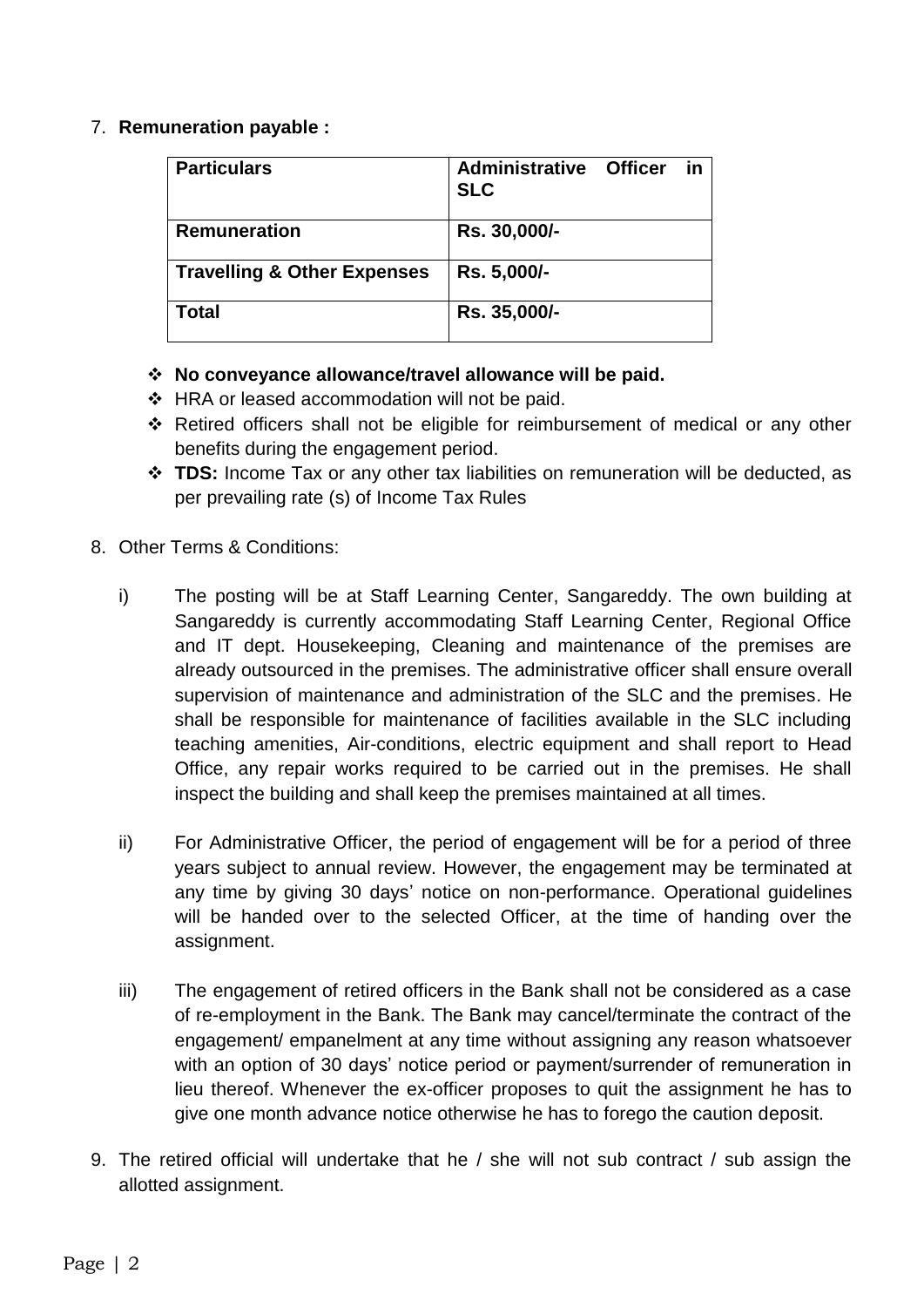- 10.The last date for receipt of application with Bio-data at our office is **15 th July 2021 up to 5.00 PM.**
- 11.The integrity of the official should not have been doubtful.
- 12.In respect of retired officials from the other Banks, **the details of DP cases (i.e., Certificate of No punishment / penalty inflicted on the official during last 5 years of his/her service in the Bank preceding his retirement and No Major penalty during his/her entire service in the Bank) have to be produced by the candidate obtained from their ex-employer.**
- 13.Cases of CBI or other law enforcement agencies should not have been contemplated / pending against the official.
- 14.The retired officers should execute a stamped undertaking and declaration of Fidelity and Secrecy before taking up the assignment.
- 15.The Retired officers engaged Administrative Officer will be given SIM card (data allotment) and monthly tariff of Rs.200+ tax under CUG from Head Office and they have to use their own mobile set. The expenditure incurred over and above the tariff permitted has to be borne by him only.
- 16.The Retired officers engaged Administrative Officer is not eligible for Halting Allowance.
- 17.**Leave**: 12 days leave (one leave per month) will be allowed for every financial year of engagement on an annual basis or on pro-rata basis or on part thereof. Accumulation of leave will be up to maximum of 3 days. Carrying forward of leave to next financial year or encashment of leave will not be permitted.
- 18.Retired officers shall not be eligible for reimbursement of medical or any other benefits during the engagement period.
- 19.HRA or leased accommodation will not be paid.
- 20.He/she has to deposit an amount of Rs.35,000/- as caution deposit and it will be refunded on termination of contract.
- 21.The Retired officers will not exercise any financial powers during the period of engagement.
- 22.The Retired officers will not accept any assignment with any other organization during the period of their contractual service in the Bank.
- 23.The Retired officers should have the working knowledge on computer.
- 24.**Income Tax:** Income Tax or any other tax liabilities on remuneration will be deducted, as per prevailing rate (s) of Income Tax Rules.
- 25.**Working Hours:** The Retired officers shall follow the normal working hours as applicable to serving officials.
- 26.The time frame fixed for completion of task is to be adhered and reports are to be submitted as per schedule.
- 27.Incomplete application or application without requisite enclosures will not be entertained.
- 28.The tentative date & venue for interviews will be intimated to all the eligible candidates through e-mail. (applicants are requested to furnish correct e-mail & mobile number)

-Sd/-

 (Ch Sree Rama Somayaji) **GENERAL MANAGER – II** Andhra Pradesh Grameena Bank Head Office, Warangal. Date: 30.06.2021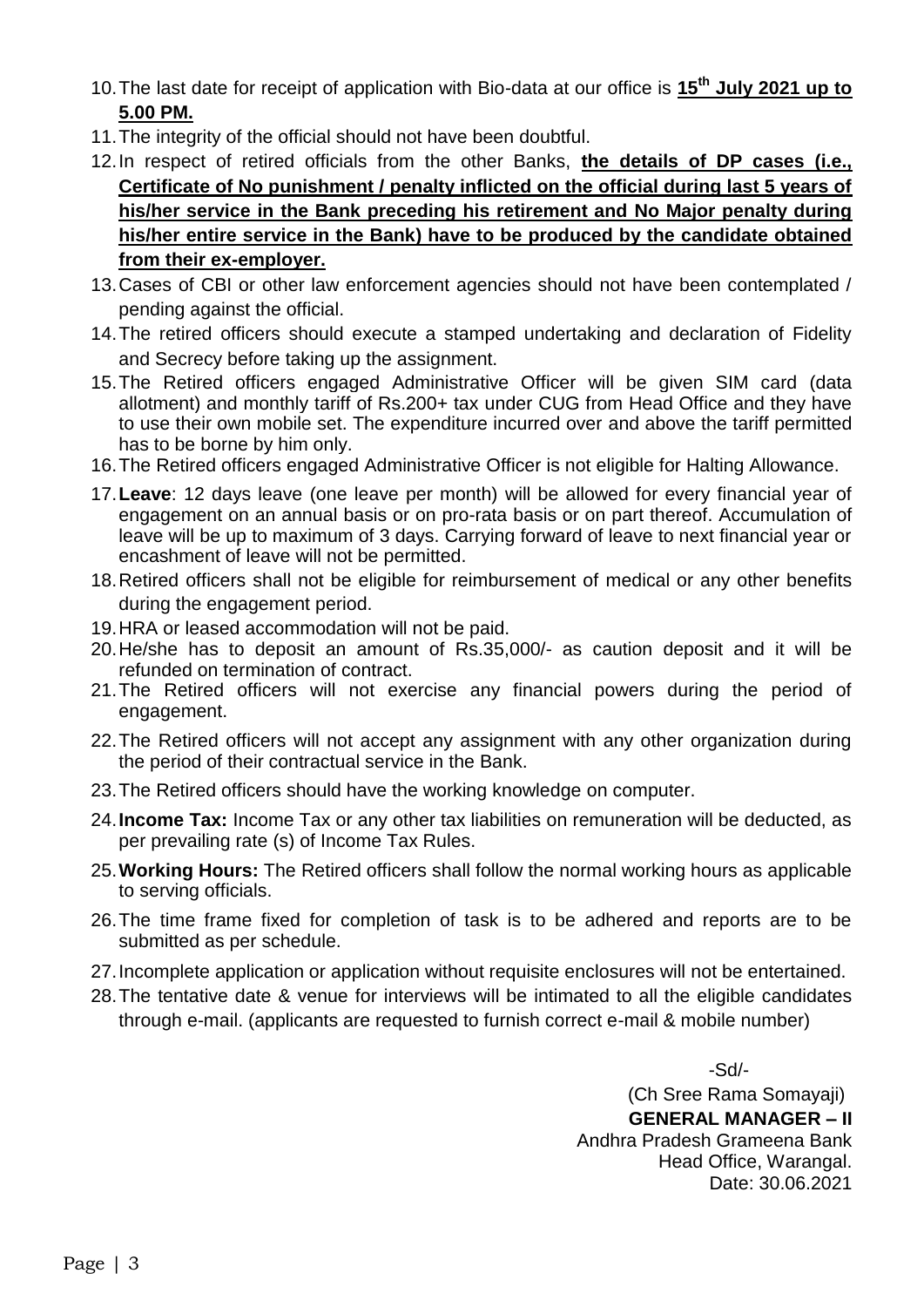# **APPLICATION CUM BIO-DATA FORMAT FOR ENGAGEMENT/EMPANELMENT OF RETIRED OFFICERS (MMGS-III AND ABOVE) OF RRBs AND COMMERCIAL BANKS ON CONTRACT/SHORT TERM ASSIGNMENT BASIS AS ADMINISTRATIVE OFFICER**

discussion of the contract of the contract of the Date:

The General Manager-I Andhra Pradesh Grameena Vikas Bank , Head Office, H.No.2-5-8/1, 3rd Floor, Near Ambedkar Statue, Old Bus Depot Road, Ramnagar, Hanamkonda, Warangal Dist, Pin: 506001, Telangana.

Latest Photo

Sir,

I hereby offer my services for Engagement/Empanelment of Retired Officers (MMGS-III and above) of RRBs and Commercial Banks on Contract/Short Term Assignment Basis as Administrative Officer.

My bio-data is as under for your consideration:

| S.No             | <b>Particulars</b>                                | <b>Details</b> |
|------------------|---------------------------------------------------|----------------|
| 1                | Name of Applicant                                 |                |
| $\overline{2}$   | <b>Bank Name</b>                                  |                |
| 3                | Address of applicant-Permanent<br>-correspondence |                |
|                  |                                                   |                |
| $\overline{4}$   | Landline No/s (with STD code)                     |                |
| 5                | Mobile No*                                        |                |
| $\,6$            | E-mail address*                                   |                |
| $\overline{7}$   | Date of Birth                                     |                |
| 8                | Age as on 30.06.2021                              |                |
| $\boldsymbol{9}$ | Date of Appointment in the Bank                   |                |
| 10               | Date since when in officer cadre                  |                |
| 11               | Scale-III<br>from<br>to                           |                |